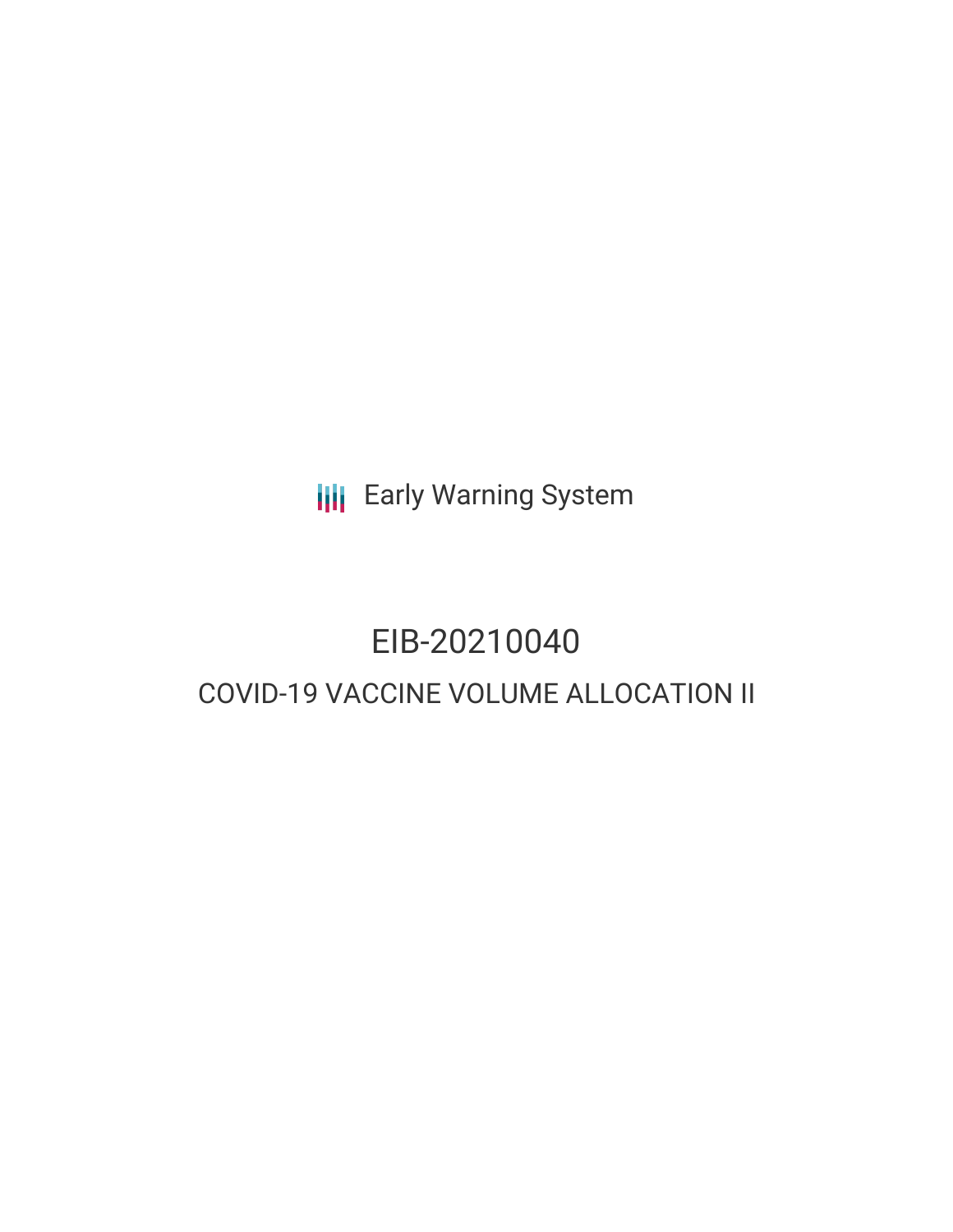

### **Quick Facts**

| <b>Countries</b>                         | Antiqua and Barbuda, Bahamas, Barbados, Cuba, Dominica, Dominican Republic, Grenada, Haiti, Jamaica, St. Lucia, St. Martin,<br>St. Vincent and the Grenadines, Trinidad and Tobago |  |  |  |  |
|------------------------------------------|------------------------------------------------------------------------------------------------------------------------------------------------------------------------------------|--|--|--|--|
| <b>Financial Institutions</b>            | European Investment Bank (EIB)                                                                                                                                                     |  |  |  |  |
| <b>Status</b>                            | Proposed                                                                                                                                                                           |  |  |  |  |
| <b>Bank Risk Rating</b>                  | C                                                                                                                                                                                  |  |  |  |  |
| <b>Borrower</b>                          | <b>GAVI ALLIANCE</b>                                                                                                                                                               |  |  |  |  |
| <b>Sectors</b>                           | <b>Education and Health</b>                                                                                                                                                        |  |  |  |  |
| <b>Investment Type(s)</b>                | Loan                                                                                                                                                                               |  |  |  |  |
| Investment Amount (USD)\$ 238.00 million |                                                                                                                                                                                    |  |  |  |  |
| <b>Project Cost (USD)</b>                | \$476.00 million                                                                                                                                                                   |  |  |  |  |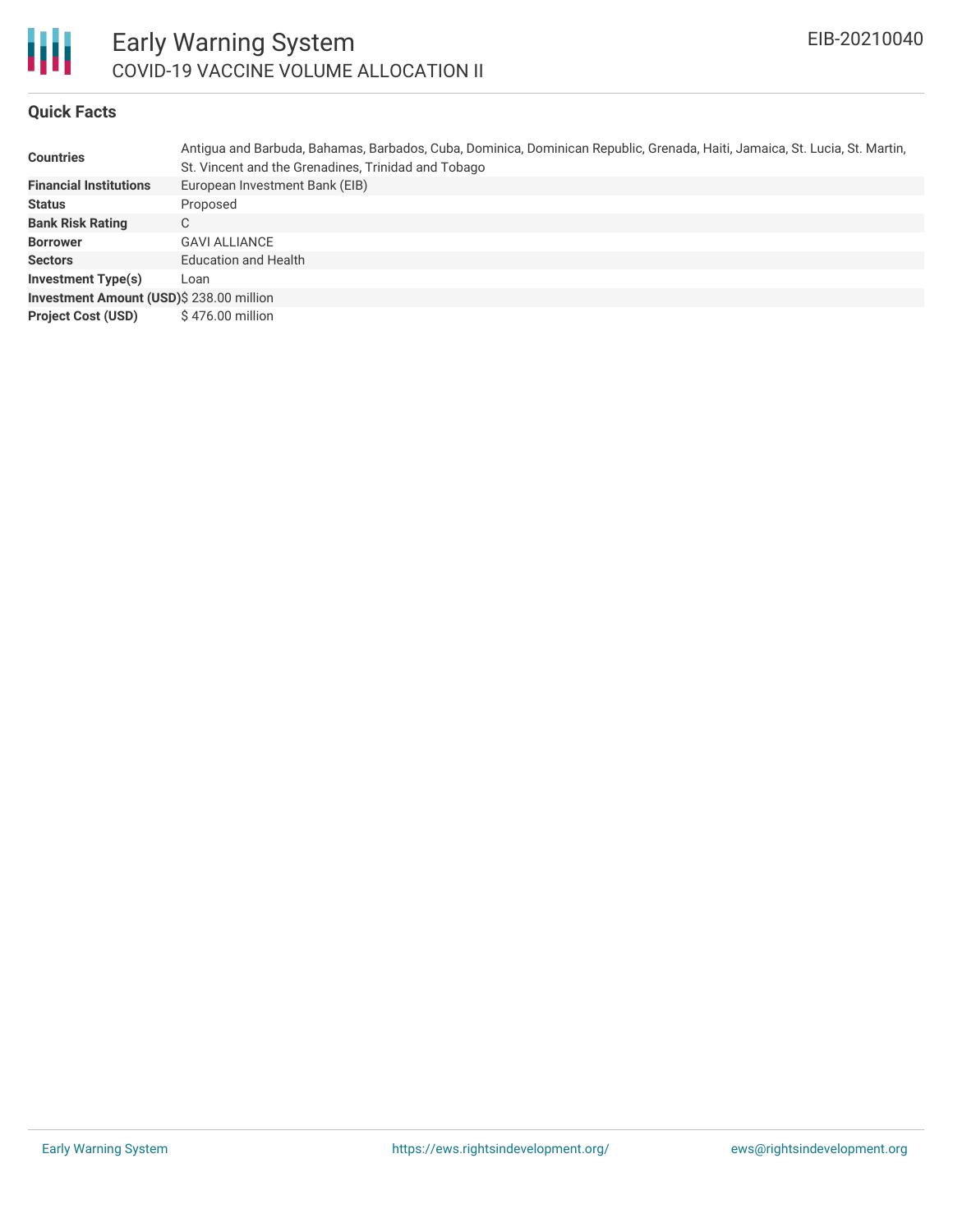

### **Project Description**

According to the project document, the project aims to "support the supply of COVID-19 vaccines for low- and middle-income countries via the COVAX Advance Market Commitment (AMC) framework co-led by Gavi. The EIB funding will be directed to COVAX investments in vaccine development and manufacturing capacity that are expected to be carried out in facilities owned by pharmaceutical companies and / or other research centres as authorised for the same purpose.

The project looks to support the pioneering COVAX initiative, which aims to provide innovative and equitable access to COVID-19 vaccines to all economies, regardless of income levels. This would be fundamental to end the COVID-19 pandemic as soon as possible and save as many lives as possible - avoiding a catastrophe in emerging countries".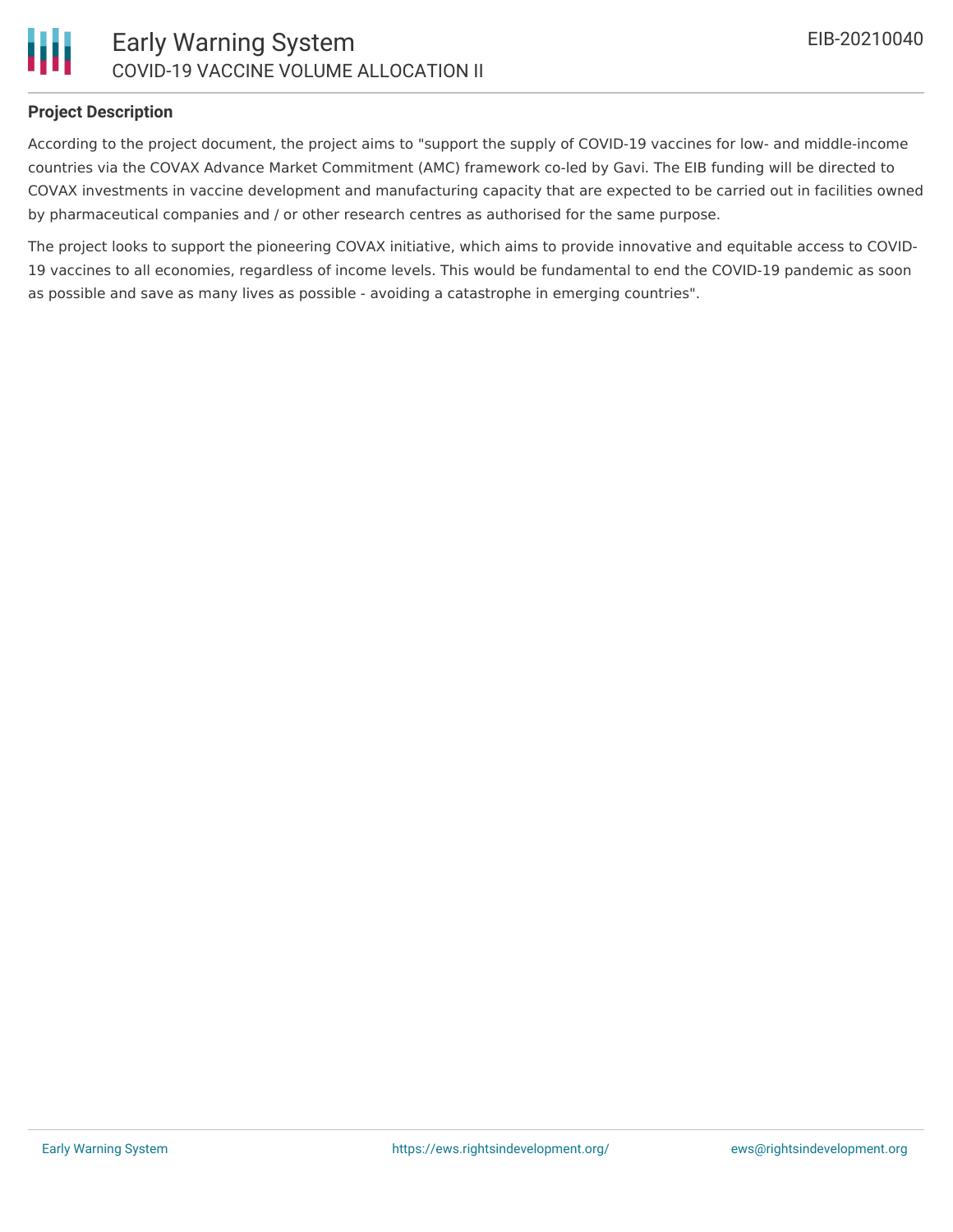

### **Investment Description**

European Investment Bank (EIB)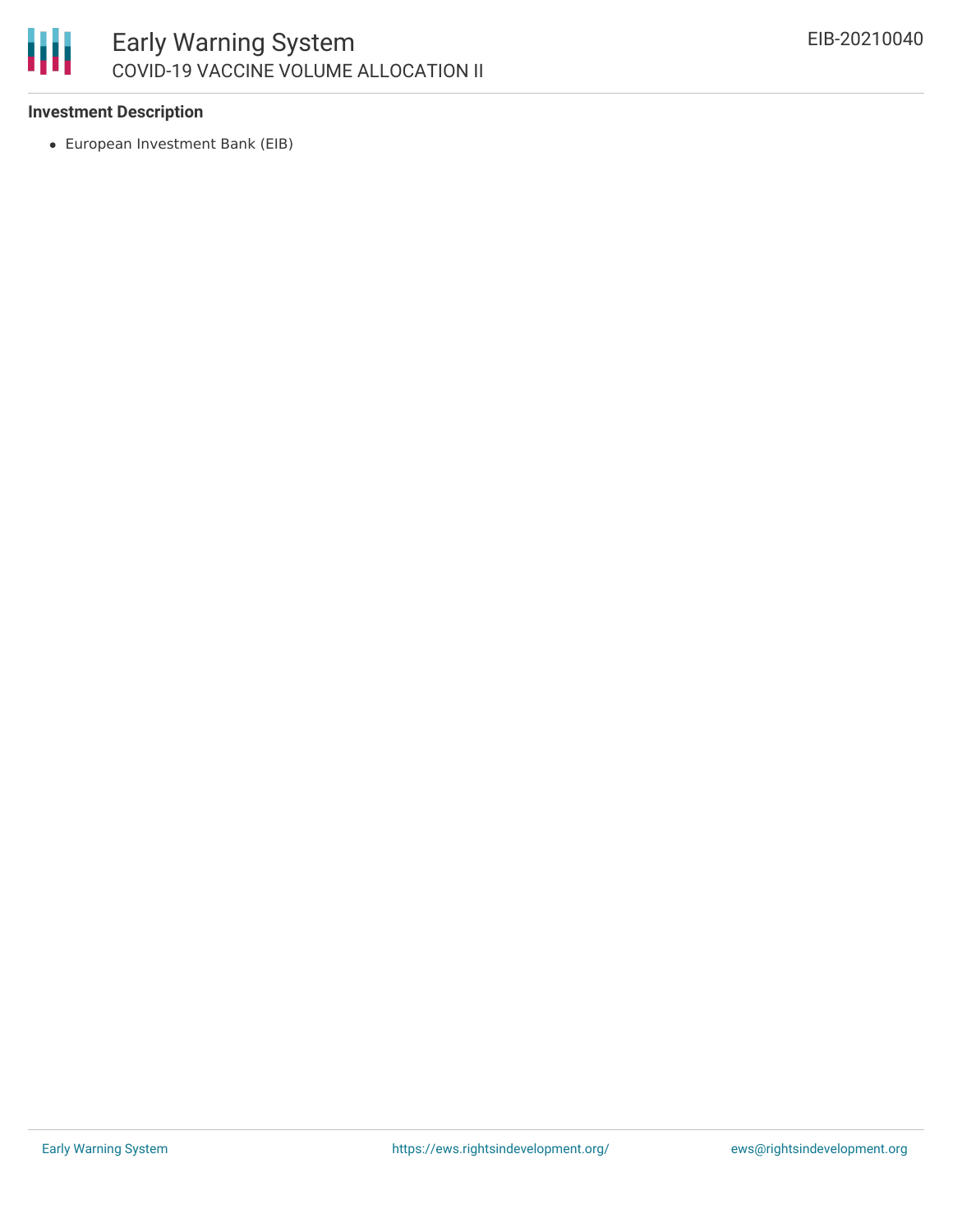# 冊

### Early Warning System COVID-19 VACCINE VOLUME ALLOCATION II

| <b>Private Actor 1</b> | <b>Private Actor</b><br><b>Role</b> | <b>Private Actor</b><br>l Sector | <b>Relation</b>          | <b>Private Actor 2</b> | <b>Private Actor</b><br>2 Role | <b>Private Actor</b><br>2 Sector |
|------------------------|-------------------------------------|----------------------------------|--------------------------|------------------------|--------------------------------|----------------------------------|
| $\sim$                 |                                     | $\sim$                           | $\overline{\phantom{0}}$ | Gavi Alliance          | Client                         |                                  |